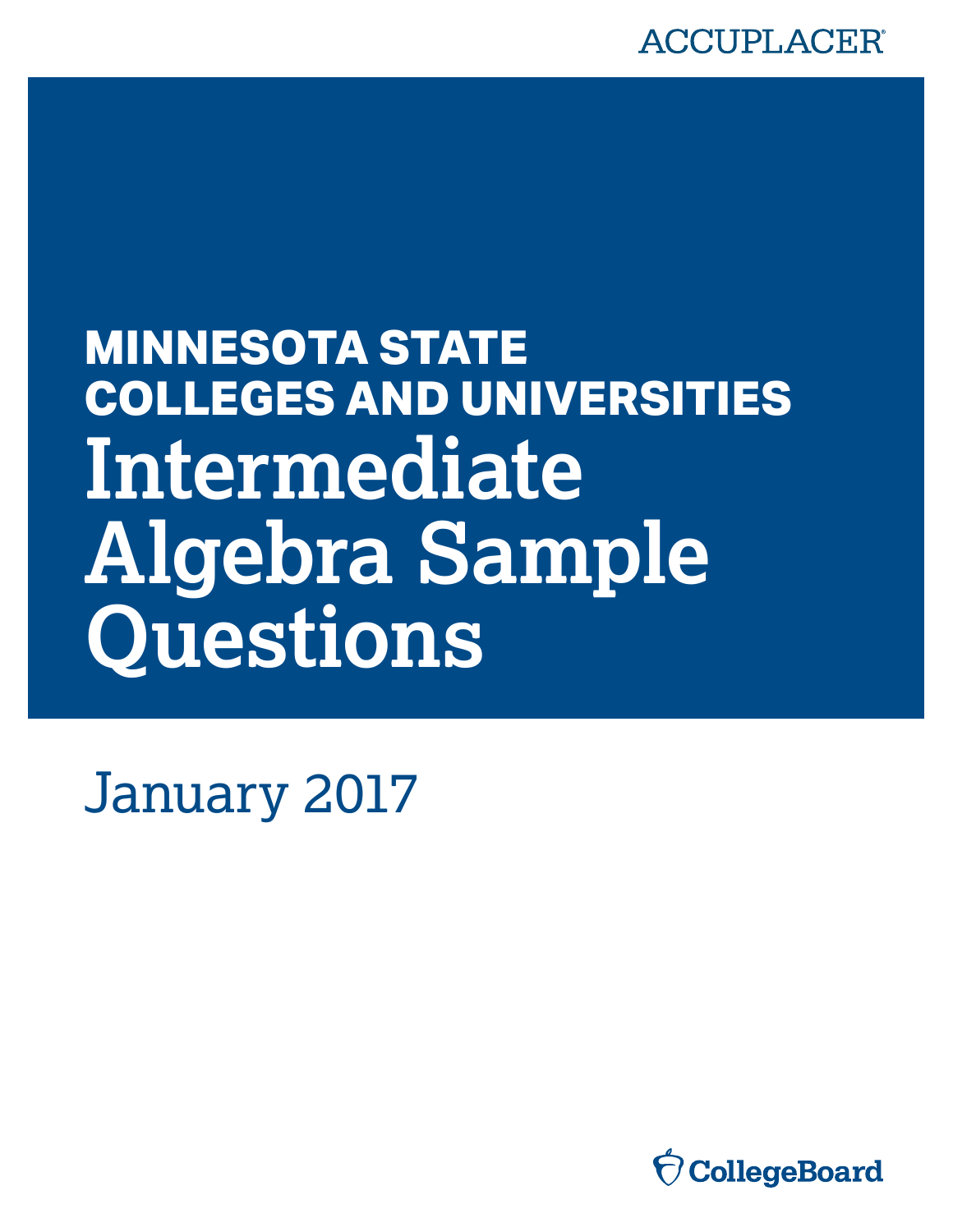© 2017 The College Board. College Board, ACCUPLACER, and the acorn logo are registered trademarks of the College Board. All other marks are the property of their respective owners. Visit the College Board on the web: [collegeboard.org](https://collegeboard.org).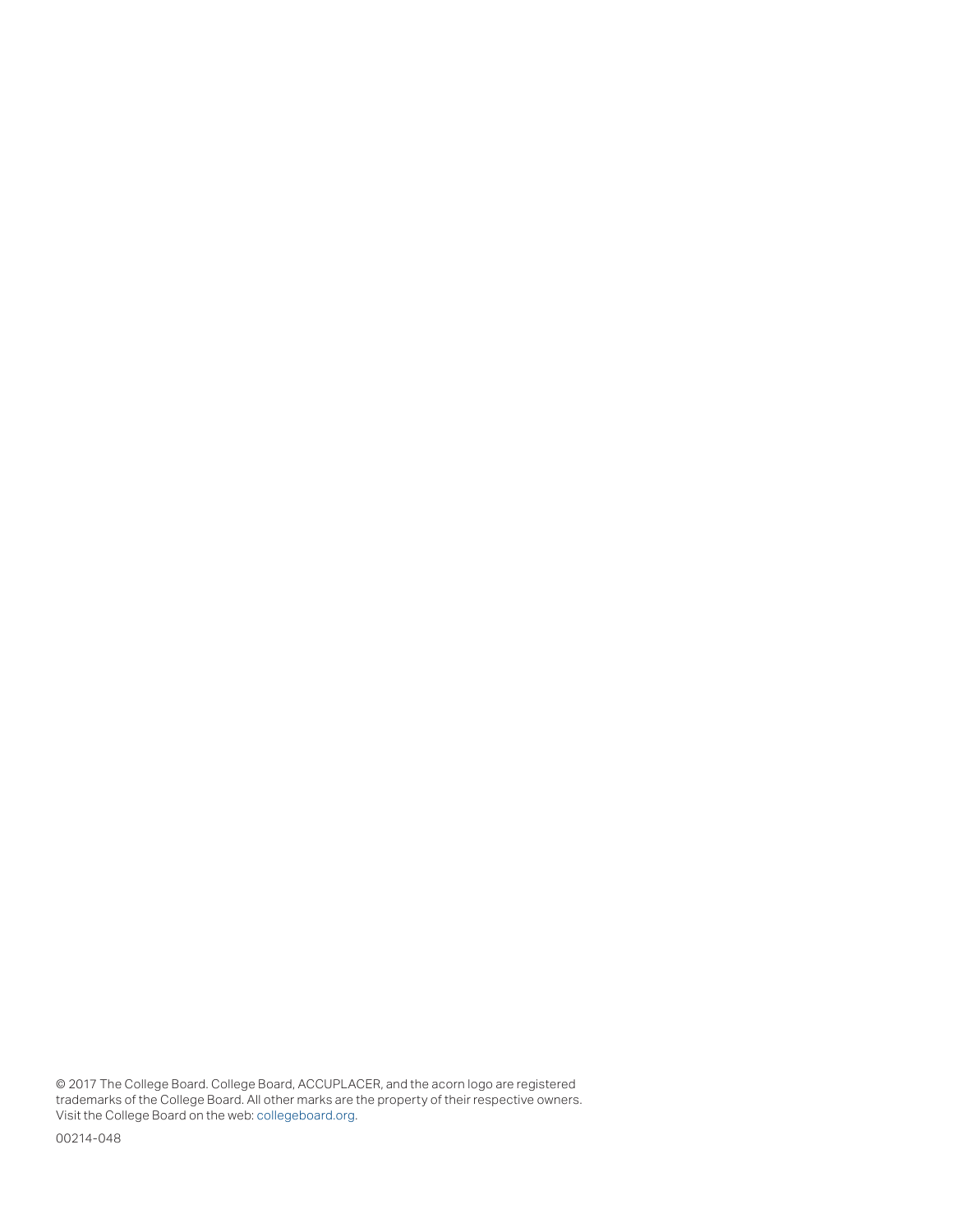# **Intermediate Algebra**

The Minnesota State Colleges and Universities (MnSCU) Intermediate Algebra test contains 20 questions that measure proficiency in five content areas. The five content areas are as follows:

**Linear Equations, Inequalities, Functions, and Systems**—Topics covered in this category include:

- Algebraic operations with functions, literal equations, direct variation, and compound inequalities
- $\triangleright$  Solving systems of linear equations, linear inequalities, and linear functions
- Graphs of linear equations, inequalities, and functions
- Symbolic, graphical, and numerical representations of linear equations, inequalities, and functions
- Linear equations, inequalities, and functions with absolute values

**Quadratic and Other Polynomial Expressions, Equations, and Functions**— Topics covered in this category include:

- Algebraic operations involving quadratics and polynomials
- $\triangleright$  Solving quadratic equations
- Graphs of quadratic equations and functions
- Symbolic, graphical, and numerical representations of quadratic equations
- Operations with complex numbers

**Expressions, Equations, and Functions Involving Powers, Roots, and Radicals**—Topics covered in this category include:

- Algebraic operations involving rational and negative exponents
- ▶ Solving radical equations
- Graphs of simple square root functions

**Rational and Exponential Expressions, Equations, and Functions**—Topics covered in this category include:

- $\blacktriangleright$  Algebraic operations involving rational expressions, equations, and functions
- ▶ Solving rational equations
- Exponential expressions, equations, and functions

**Word Problems and Applications**—Topics covered in this category include:

- Translating written phrases or sentences into algebraic expressions or equations
- Solving verbal problems in an algebraic context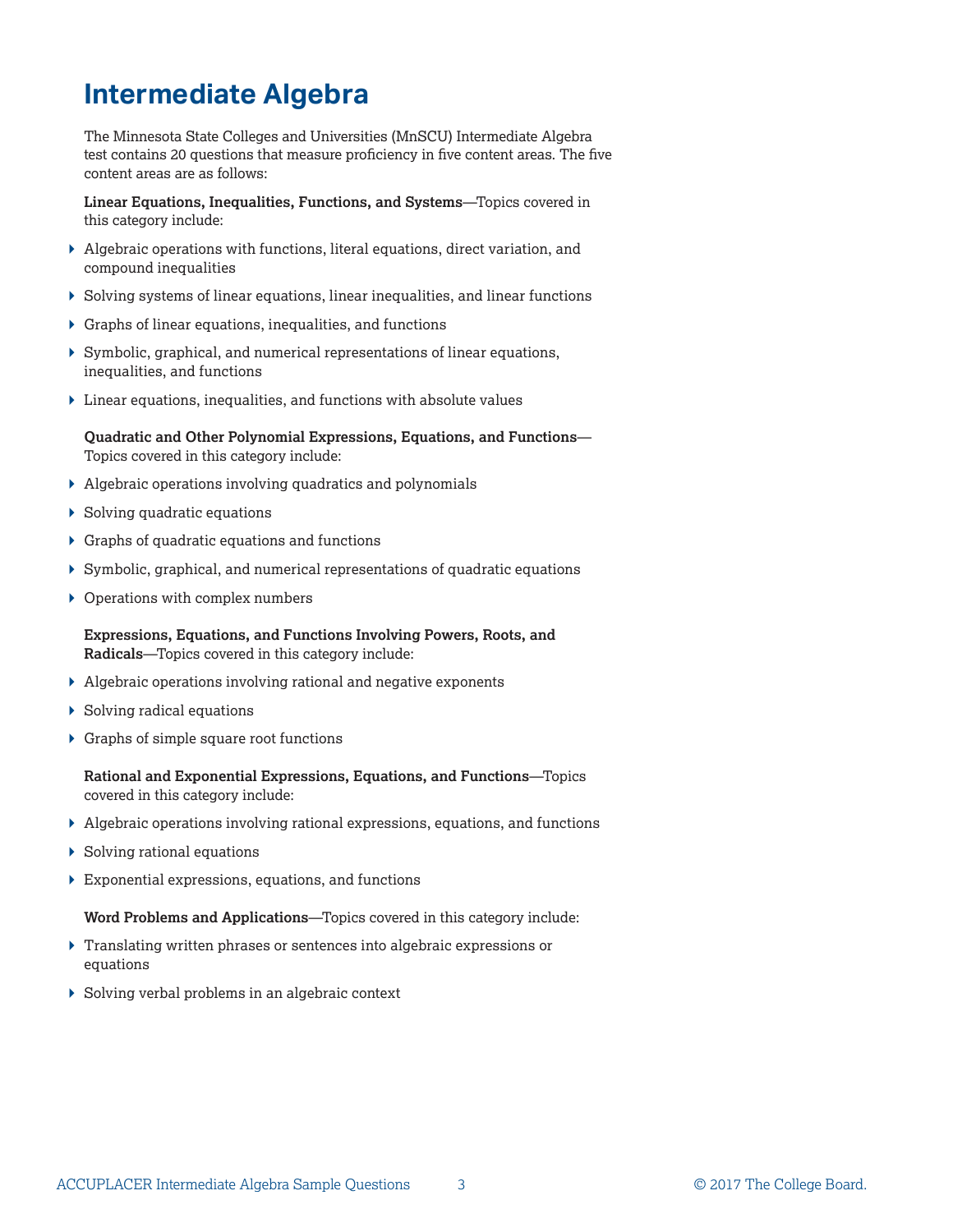#### **Linear Equations, Inequalities, Functions, and Systems**

*For each of the questions below, choose the best answer from the four choices given. You may use the paper you received as scratch paper.* 

1. If 
$$
B = \frac{3}{2}x + d
$$
, then  $x =$   
\nA.  $\frac{2}{3}B - d$   
\nB.  $\frac{2}{3}(B - d)$   
\nC.  $\frac{3}{2}B - d$   
\nD.  $\frac{3}{2}(B - d)$ 

*y* ≥ 5*x* + 3

- 2. If  $x \ge 2$ , then the inequality above is equivalent to which of the following?
	- A.  $y \ge 10$
	- **B.**  $y ≤ 10$
	- C.  $y ≥ 13$
	- D.  $y ≤ 13$



- 3. If the equation  $y = \frac{3}{2}x 1$  were to be graphed in the *xy*-plane above, at what point would the graph intersect the line shown?
	- A.  $\left(-\frac{4}{3}, 1\right)$ B.  $\left(\frac{4}{3}, 1\right)$ C.  $\left(1, -\frac{4}{3}\right)$ D.  $\left(1, \frac{4}{3}\right)$
- *y* < *x y* > −*x*
- 4. Which of the following shows the solution set of the system of inequalities above?

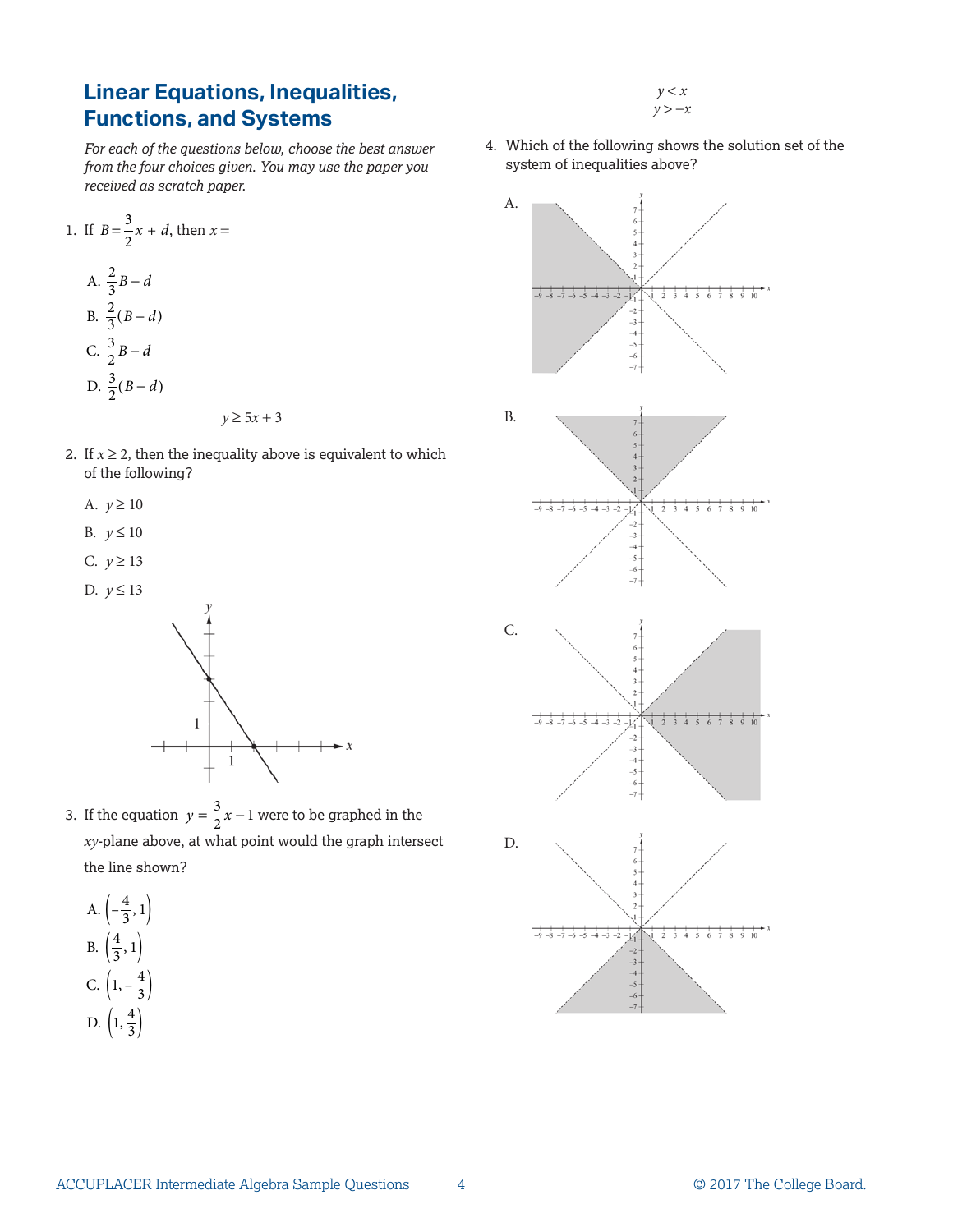5. If  $x + 3 \ge -1$  and  $2x + 5 \le 1$ , then the graph of the solution set is



- 6. The equation  $y = mx + b$  is graphed in the *xy*-plane above. Which of the following must be equal to *m*?
	- A.  $\frac{t}{v}$ B.  $-\frac{t}{v}$ c.  $\frac{b}{v}$ D.  $t - v$
- $2x 6y = 4$  $10x - ky = 20$
- 7. In the system of equations above,  $k$  is a constant. If the system has infinitely many solutions, what is the value of *k*?
	- $A. 30$ B.  $-\frac{5}{6}$ C.  $\frac{5}{6}$
	- D. 30
- set equal to  $4 \le t \le 10$ ? 8. For which of the following inequalities is the solution
	- *A*.  $|t + 10|$  ≤ 4
	- **B.**  $|t + 7|$ ≤ 3
	- $|t-4|$  ≤ 10
	- D.  $|t 7|$  ≤ 3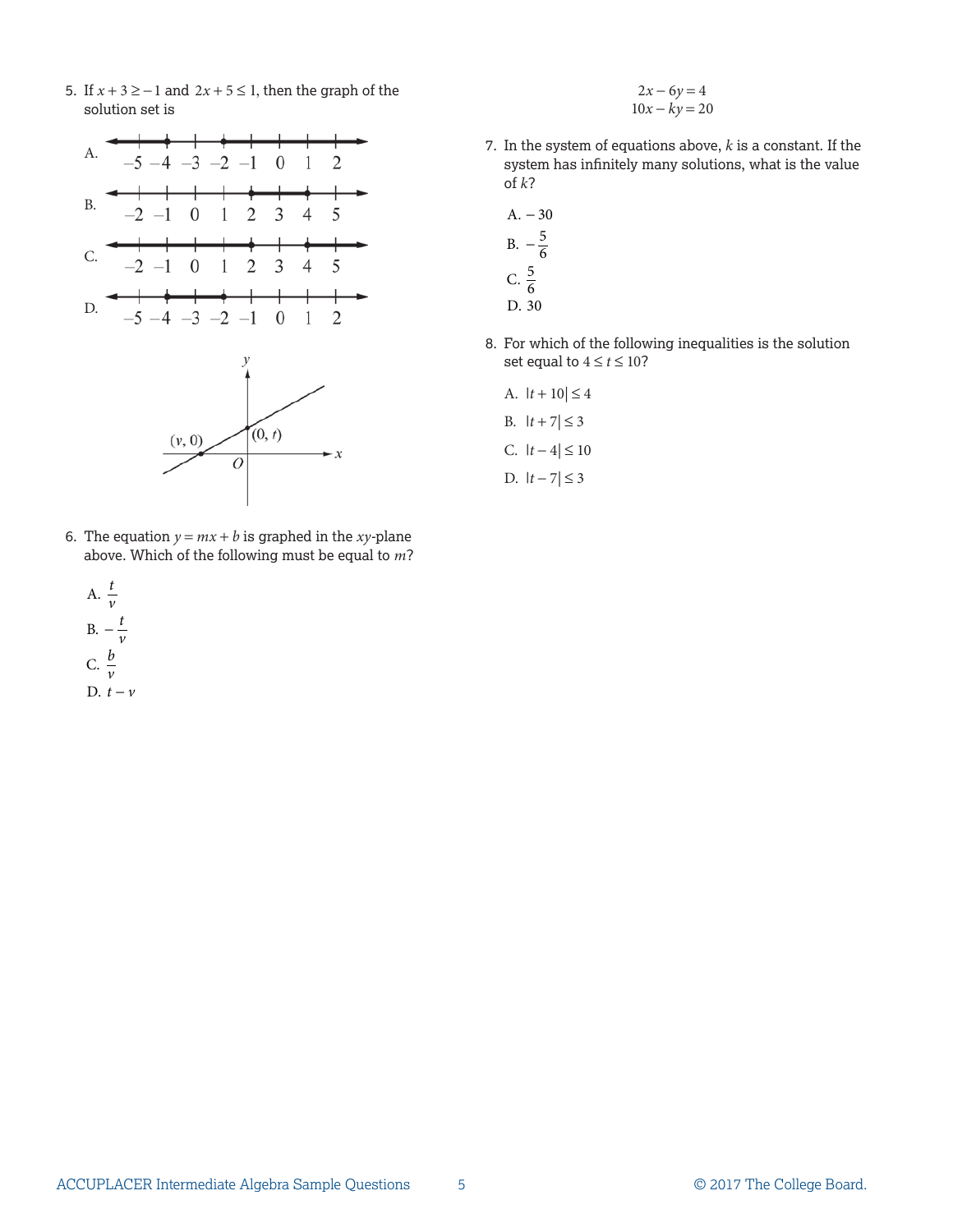#### **Quadratic and Other Polynomial Expressions, Equations, and Functions**

*For each of the questions below, choose the best answer from the four choices given. You may use the paper you received as scratch paper.* 

1. If  $12 - 3x^2 = 2y$  for all real numbers *x*, then  $x^2 - 4 =$ 

A. 
$$
2y
$$
  
\nB.  $\frac{2}{3}y$   
\nC.  $-\frac{2}{3}y$   
\nD.  $-\frac{3}{2}y$ 

- 2. If  $x^4 + x^2 + x + 5 = x^4 + 25$ , then *x* could be
	- A.  $-5$ B. −4
	-
	- C. 2
	- D. 5
- 3. If  $x^2 2 < \frac{7}{2}x$ , which of the following must be true?
	- A  $-4 < x < 2$ B.  $-\frac{1}{2} < x < 4$ C.  $x < -\frac{1}{2}$ D.  $x > 4$
- *y* =  $x^4$  − 8 $x^2$  − 9, then  $(x, y)$  could be 4. In the *xy*-plane, if the point  $(x, y)$  is on the *x*-axis and
	- A.  $(0, -3)$
	- B. (0, 1)
	- C. (3, 0)
	- D. (9, 0)



- 5. The parabola  $y = f(x)$  is graphed in the *xy*-plane above. The graph of the parabola  $y = g(x)$  can be obtained by  $real$  roots does  $g(x)$  have? reflecting the graph of *f* across the *y*-axis. How many
	- A. Zero
	- B. One
	- C. Two
	- D. Three



- 6. The quadratic function  $y = f(x) = ax^2 + bx + c$  is graphed in the *xy*-plane above. The equation  $ax^2 + bx + c = dx$ , where *d* is a constant, has
	- A. no real or complex solutions
	- B. exactly one real solution
	- C. two real solutions
	- D. one real solution and one complex solution
- *y* 2. In the *xy*-plane, the graph of the parabola  $y = a(x h)^2 + k$ , where *a, h,* and *k* are constants, intersects the *x*-axis at two distinct points if and only if
	- A.  $h > 0$
	- B.  $a < 0$
	- C. the product of  $a$  and  $k$  is a negative number
	- D. the product of  $a$  and  $k$  is a positive number
- 8. Which of the following products, when multiplied out and simplified, does NOT result in a quadratic expression with real coefficients?

A.  $(2x - \sqrt{3})(x + \sqrt{3})$ B.  $(ix)(1 - ix)$ C.  $(x − 8i)(x + 8i)$ D.  $(x+2-3i)(x+2+3i)$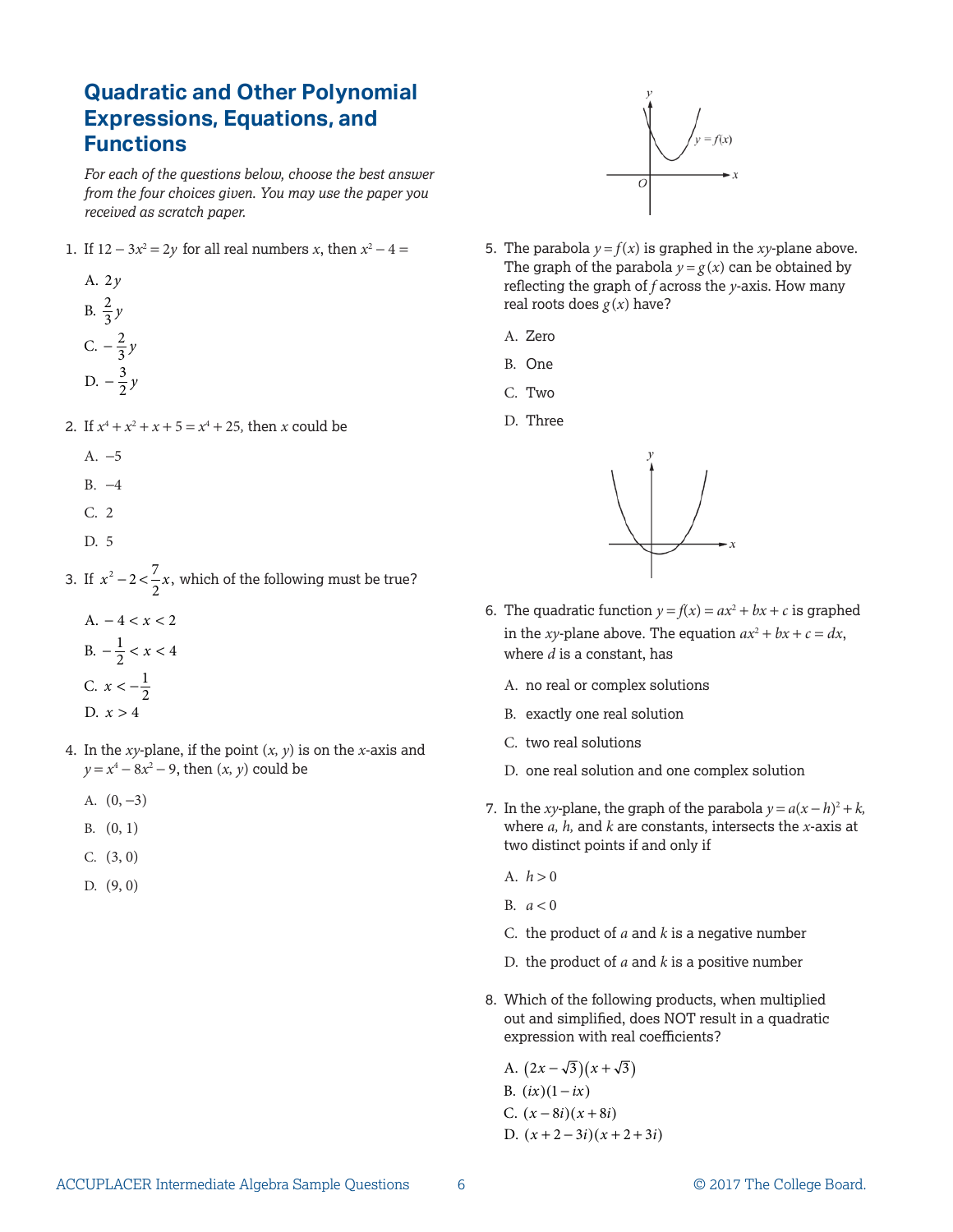# **Expressions, Equations, and**  $\qquad 6.$  If  $\sqrt{a} + \sqrt{3} = \sqrt{48}$ , then  $a =$ **Functions Involving Powers, Roots,** A. 16 **and Radicals**<br>B. 24<br>For each of the questions below, choose the best answer

*For each of the questions below, choose the best answer* C. 27 *from the four choices given. You may use the paper you received as scratch paper.* D. 45

- $27^{\frac{4}{3}} =$ 
	-
	-
	-
	- D. 243 D. 7

 $\frac{2x^3}{8x} =$ 

A. 
$$
\frac{x}{2}
$$
\nB.  $\frac{x}{4}$ \nC.  $\frac{x^2}{2}$ \nD.  $\frac{x^2}{4}$ 

3.  $\sqrt{12} - 2\sqrt{3} =$  B.

- . A 0 . B 2
- C.  $\sqrt{6}$ D.  $2\sqrt{3}$
- 2. If *x* is a nonnegative number, then  $\sqrt{x^2 + 2x + 1} 1 =$  C.

A. *x* −1 B. *x*   $C_x x + \sqrt{2x}$ D.  $x + \sqrt{2x-1}$ 

- 5. If  $f(x) = \sqrt{x 5}$ , for what value of *x* does  $f(x) = 10$ ? D.
	- A. 15
	- B. 95
	- C. 105
	- D. 225
- -
	-
	-
	-
- 7. For what value of *x* does  $x = \sqrt{(x-1)^2 + 60} 1$ ?
- A. 9 A. 30
- B. 36 B. 15
- C. 81 C. 8
	-
	- 8. Which of the following could be the graph of  $y = -\sqrt{-x}$  in the *xy*-plane?

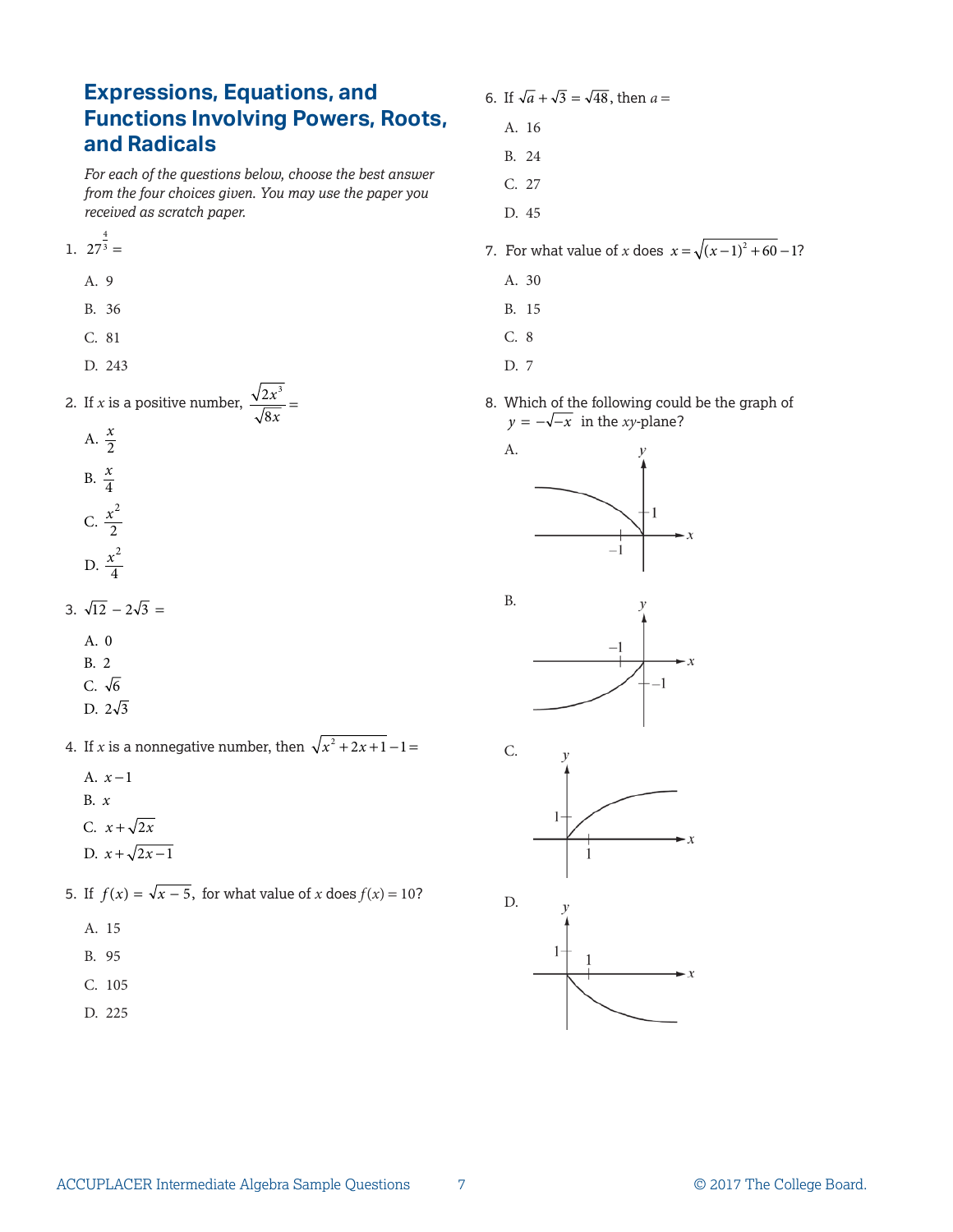#### **Rational and Exponential Expressions, Equations, and Functions**

*For each of the questions below, choose the best answer from the four choices given. You may use the paper you received as scratch paper.* 

1. 
$$
\frac{7x}{x-3} - \frac{21}{x-3} =
$$
  
A. 
$$
\frac{7}{x-3}
$$
  
B. 
$$
\frac{7}{x}
$$
  
C. 7  
D. 0

 $\begin{pmatrix} 1 & a \end{pmatrix}$   $\begin{pmatrix} b^2 - a^2 \end{pmatrix}$ 2.  $\left(\frac{1}{a} - \frac{a}{b^2}\right) \div \left(\frac{b-a}{ab}\right) =$ 

$$
A. 1
$$

B. 
$$
\frac{1}{b}
$$
 C.  $\frac{1-a}{a}$ 

$$
\frac{b}{b}
$$
  
D. 
$$
\frac{a}{b(b^2-a^2)}
$$

3. 
$$
\frac{s}{3t-1} - \frac{s}{3t+1} =
$$

$$
\begin{array}{c}\nA. & 0 \\
\hline\n\end{array}
$$

B. 
$$
\frac{1}{3t^2 - 1}
$$
  
\nC.  $\frac{6st}{9t^2 - 1}$   
\nD.  $\frac{2s}{9t^2 - 1}$ 

$$
\frac{3}{x} - \frac{2}{x-1} = \frac{1}{12}
$$

4. There are two solutions to the equation above. What is the product of these two solutions?

A. –36

B.  $-9$ 

C. 13

D. 36

5. How many different solutions does the equation

$$
\frac{3}{x(x-3)} + \frac{7}{x} = \frac{1}{x-3}
$$
 have?

- A. None
- B. One
- C. Two
- D. More than two
- $6 \text{ If } f(x) = 2x$ 6. If  $f(x) = \frac{2x}{x-1}$  and  $1 < c < 2$ , which of the following could be  $f(c)$ ?
	- A.  $\frac{1}{2}$
	- B.  $\frac{5}{2}$
	- C. 4
	- D. 6
	- 7. If  $x + 8 = \frac{20}{x}$  and  $x > 0$ , which of the following is true?
		- A.  $-1 < x < 1$ B.  $\frac{1}{2} < x < 3$ C.  $2 < x < \frac{9}{2}$ D.  $5 < x < 20$
	- the graph of  $y = x \frac{1}{x}$ ? 8. In the *xy*-plane, which of the following points lies on
		- A.  $(-1, -2)$ B.  $(0, -1)$ C.  $(1, 0)$ D.  $\left(2, \frac{1}{2}\right)$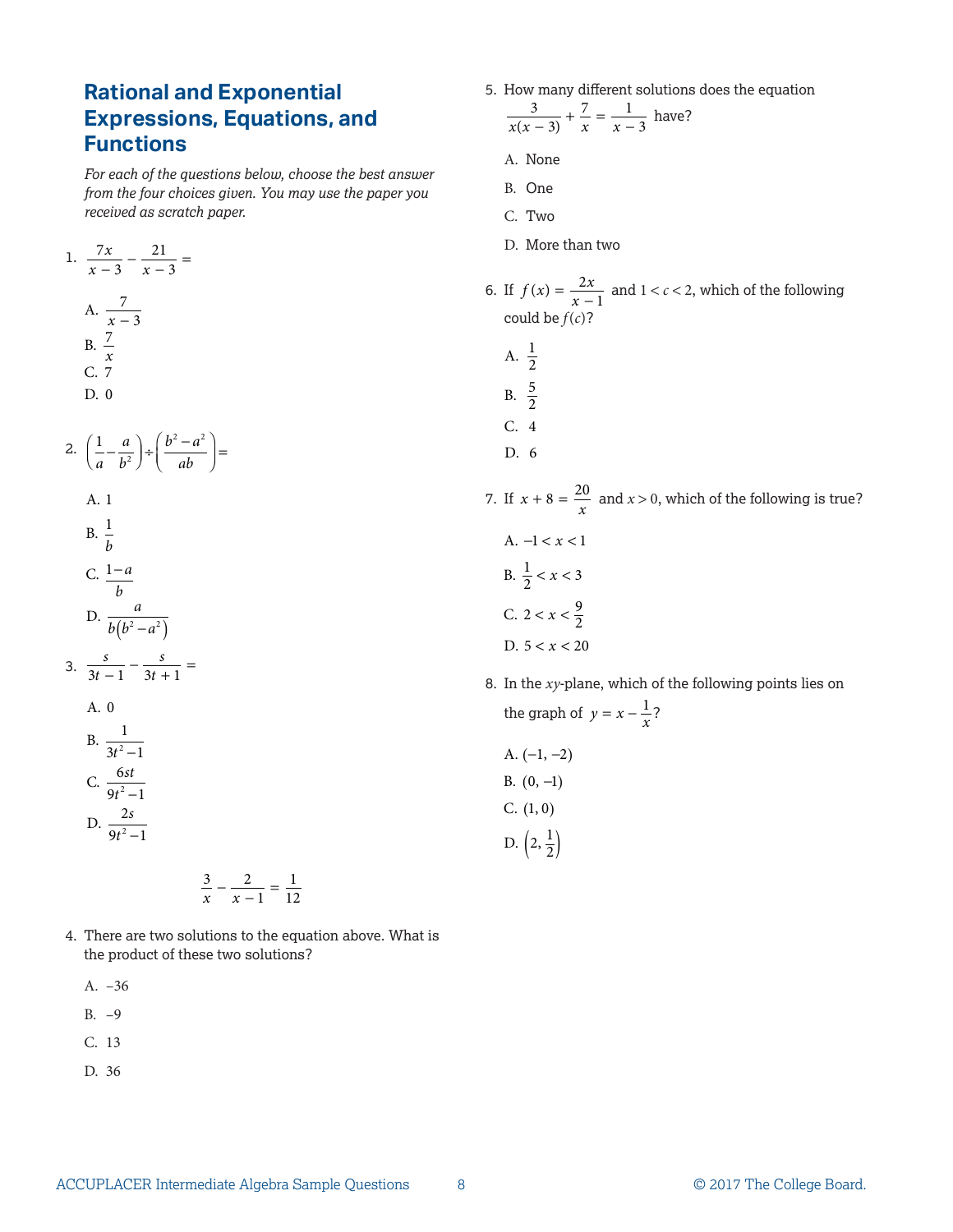#### **Word Problems and Applications**

For each of the questions below, choose the best answer from the four choices given. You may use the paper you received as scratch paper.



1. To make a wood frame for a painting, Bella charges \$3 per inch of the perimeter of the painting plus a fixed fee of \$15 for the glass. If the square painting shown above has an area of *A* square inches, how much would Bella charge, in dollars, to make a wood frame for the painting?

A. 3*A* + 15

- B.  $3\sqrt{A}+15$
- C.  $3\sqrt{A+15}$
- D.  $12\sqrt{A} + 15$
- 2. A group of adults and children are at a puppet show. The number of children who attended was 8 more than the number of adults. If *c* children are at the puppet show, which of the following represents the fraction of the people at the puppet show who are adults?

A. 
$$
\frac{c-8}{c}
$$
  
B. 
$$
\frac{c}{2c-8}
$$
  
C. 
$$
\frac{c-8}{2c-8}
$$

D. 
$$
\frac{c+8}{2c+8}
$$

- 3. A new factory opens and produces 5,000 units of a product the first day. Each day after the first, the factory produces 10,000 units of the product. Which of the following expresses the number of units of the product the factory produces the first *d* days it is open?
	- A. 10*,*000*d* − 5*,*000
	- B. 10*,*000*d* + 5*,*000
	- C. 10*,*000(*d* + 1) + 5*,*000
	- D. 10*,*000(2*d*) − 5*,*000
- 4. Marjorie is renting an artist's studio for a month at a cost of \$800. During the month, if she makes *n* pieces of pottery, her total cost, in dollars, for rent and materials

will be  $C(n) = 25n + 800$ , and the function  $g(n) = \frac{C(n)}{n}$ 

gives the cost, in dollars, per piece of making *n* pieces of pottery. According to these functions, which of the following is true?

- A. The total cost of making 100 pieces of pottery is the same as the total cost of making 120 pieces of pottery.
- B. The total cost of making 100 pieces of pottery is greater than the total cost of making 120 pieces of pottery.
- C. The cost per piece of making 100 pieces of pottery is the same as the cost per piece of making 120 pieces of pottery.
- D. The cost per piece of making 100 pieces of pottery is greater than the cost per piece of making 120 pieces of pottery.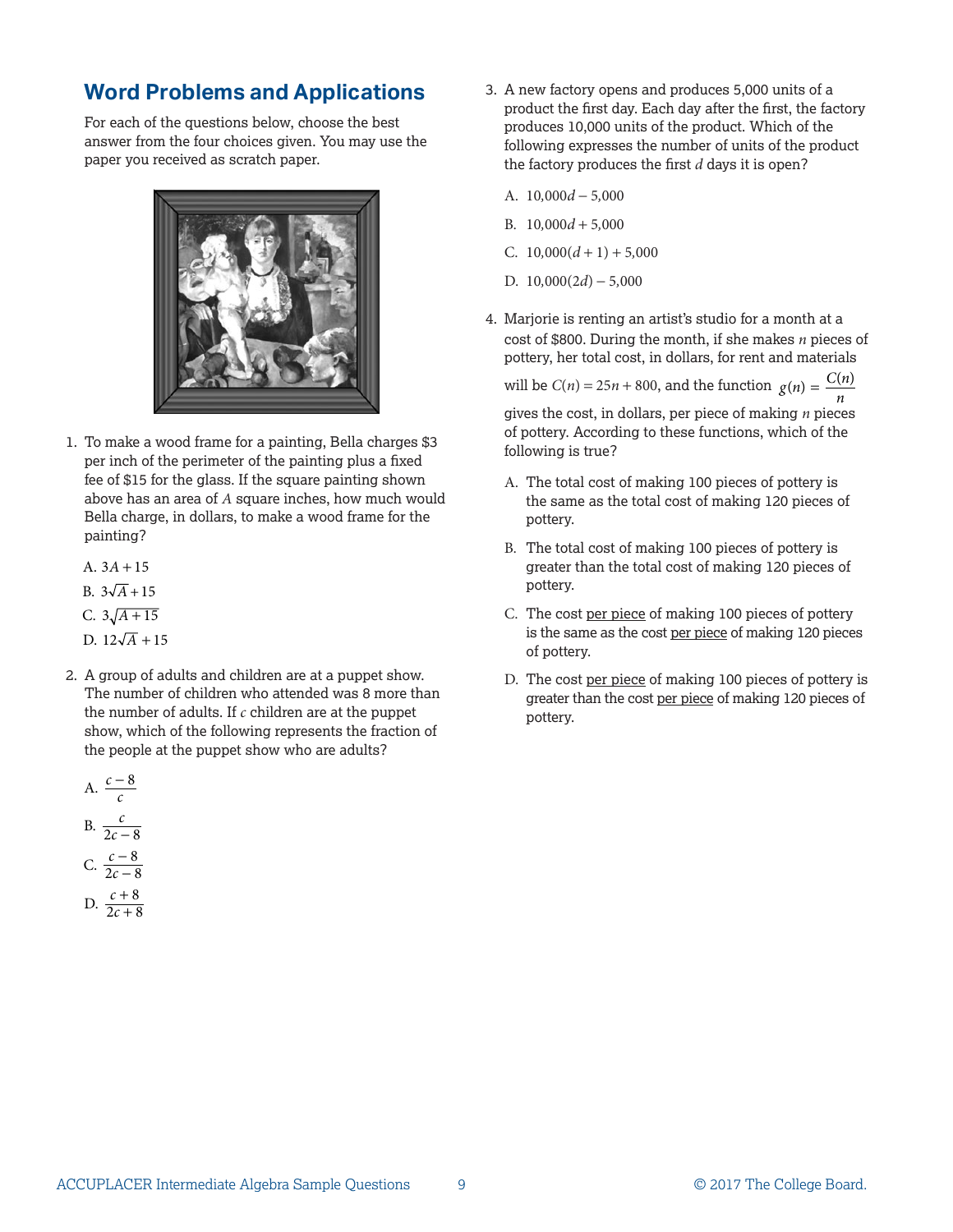

- 5. In rectangle *ABCD* above, how much longer is diagonal  $\overline{AC}$  than side  $\overline{AD}$ ?
	- A.  $\sqrt{64 w^2}$
	- B.  $\sqrt{64 + w^2} w$
	- C.  $\sqrt{64 + w^2} 8$
	- D.  $8 + w \sqrt{64 + w^2}$
- 6. Working alone, Emma can paint a room in 1 hour, and working alone, Mason can paint the same room in 2 hours. If Emma and Mason work together, how long would it take for them to paint the room?
	- A. 40 minutes
	- B. 30 minutes
	- C. 25 minutes
	- D. 20 minutes
- was dropped was  $h(t) = -16t^2 + 100$ . How many seconds 7. A ball was dropped from the top of a building, and the ball's height above the ground, in feet, *t* seconds after it after it was dropped did the ball hit the ground?
	- A. 1.6
	- B. 2.5
	- C. 6.25
	- D. 10
- 8. Ava bought some pens for \$2 each and some pencils for \$1 each. She bought 3 more pens than pencils and spent a total of \$12. How many pencils did Ava buy?
	- A. 2
	- B. 3
	- C. 4
	- D. 5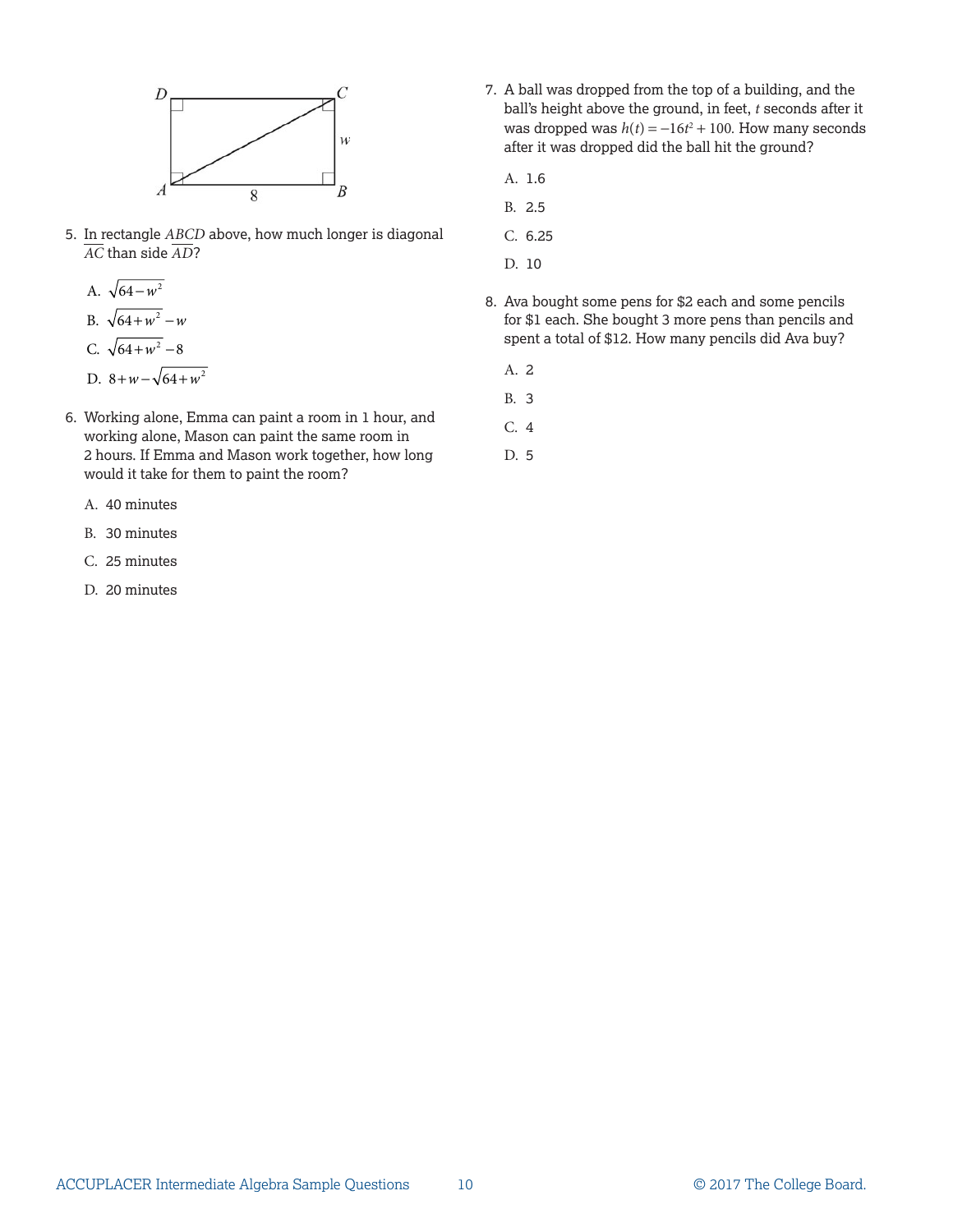# **Answer Key**

### **Linear Equations, Inequalities, Functions, and Systems**

| <b>Question</b><br><b>Number</b> | <b>Correct</b><br><b>Answer</b> | Rationale                                                                                                                                                                                                                                                                                                                                                                                                                                                                                                                                                                                                                                                                                                                                                       |
|----------------------------------|---------------------------------|-----------------------------------------------------------------------------------------------------------------------------------------------------------------------------------------------------------------------------------------------------------------------------------------------------------------------------------------------------------------------------------------------------------------------------------------------------------------------------------------------------------------------------------------------------------------------------------------------------------------------------------------------------------------------------------------------------------------------------------------------------------------|
| $\mathbf 1$                      | $\, {\bf B}$                    | Choice (B) is correct. If $B = \frac{3}{2}x + d$ , then $B - d = \frac{3}{2}x$ . It follows that $x = \frac{2}{3}(B - d)$ .                                                                                                                                                                                                                                                                                                                                                                                                                                                                                                                                                                                                                                     |
| 2                                | $\mathsf C$                     | Choice (C) is correct. If $y \ge 5x + 3$ and $x \ge 2$ , then $5x \ge (5)(2) = 10$ . It follows that<br>$y \ge 5x + 3 \ge 10 + 3 = 13.$                                                                                                                                                                                                                                                                                                                                                                                                                                                                                                                                                                                                                         |
| 3                                | B                               | Choice (B) is correct. The line graphed in the figure has slope $-\frac{3}{2}$ and has a y-intercept<br>equal to 3. It follows that the equation of this line is $y = -\frac{3}{2}x + 3$ . If the equation<br>$y = \frac{3}{2}x - 1$ were to be graphed in the same <i>xy</i> -plane, then the point of intersection of the<br>two lines would be the point $(x, y)$ such that x and y satisfy both equations. If $y = -\frac{3}{2}x + 3$<br>and $y = \frac{3}{2}x - 1$ both hold, then $-\frac{3}{2}x + 3 = \frac{3}{2}x - 1$ , so $4 = \frac{6}{2}x = 3x$ , and then $x = \frac{4}{3}$ .<br>It follows that $y = \left(-\frac{3}{2}\right)\left(\frac{4}{3}\right) + 3 = -2 + 3 = 1$ . Thus the graphs intersect at the point $\left(\frac{4}{3}, 1\right)$ . |
| 4                                | $\rm C$                         | Choice (C) is correct. The region in the $xy$ -plane consisting of the points below the graph of<br>the line $y = x$ is the graph of $y < x$ . The region in the <i>xy</i> -plane consisting of the points above<br>the graph of the line $y = -x$ is the graph of $y > -x$ . The intersection of these two regions is the<br>solution to the system of equalities $y < x$ and $y > -x$ . This is the region shown in choice (C).                                                                                                                                                                                                                                                                                                                               |
| 5                                | D                               | Choice (D) is correct. If $x + 3 \ge -1$ , then $x \ge -4$ . If $2x + 5 \le 1$ , then $2x \le -4$ and $x \le -2$ . It<br>follows that if $x + 3 \ge -1$ and $2x + 5 \le 1$ , then $x \ge -4$ and $x \le -2$ . These inequalities describe<br>the solution set graphed in choice (D).                                                                                                                                                                                                                                                                                                                                                                                                                                                                            |
| 6                                | B                               | Choice (B) is correct. The equation $y = mx + b$ is in slope-intercept form, so the coefficient<br>of $x$ , which is $m$ , is equal to the slope of the line. Also, the slope of the line is equal to<br>$\frac{t-0}{0} = \frac{t}{t} = -\frac{t}{t}$ . Therefore, <i>m</i> must be equal to $-\frac{t}{t}$ .                                                                                                                                                                                                                                                                                                                                                                                                                                                   |
| 7                                | D                               | Choice $(D)$ is correct. If the system has infinitely many solutions, then the two equations are<br>equivalent. That is, the set of ordered pairs $(x, y)$ that satisfies $2x - 6y = 4$ is the same set of<br>ordered pairs that satisfies $10x - ky = 20$ . Equivalent equations have the property that one is<br>a nonzero multiple of the other. Since $2x(5) = 10x$ , and $4(5) = 20$ , it follows that $-6y(5) = -ky$ .<br>Therefore, $-30y = -ky$ and $k = 30$ .                                                                                                                                                                                                                                                                                          |
| 8                                | $\mathbb D$                     | Choice (D) is correct. The inequality $4 \le t \le 10$ is equivalent to the inequality $4-7 \le t-7 \le 10-7$ ,<br>which is $-3 \le t - 7 \le 3$ . By the definition of absolute value, this is equivalent to $ t - 7  \le 3$ .                                                                                                                                                                                                                                                                                                                                                                                                                                                                                                                                 |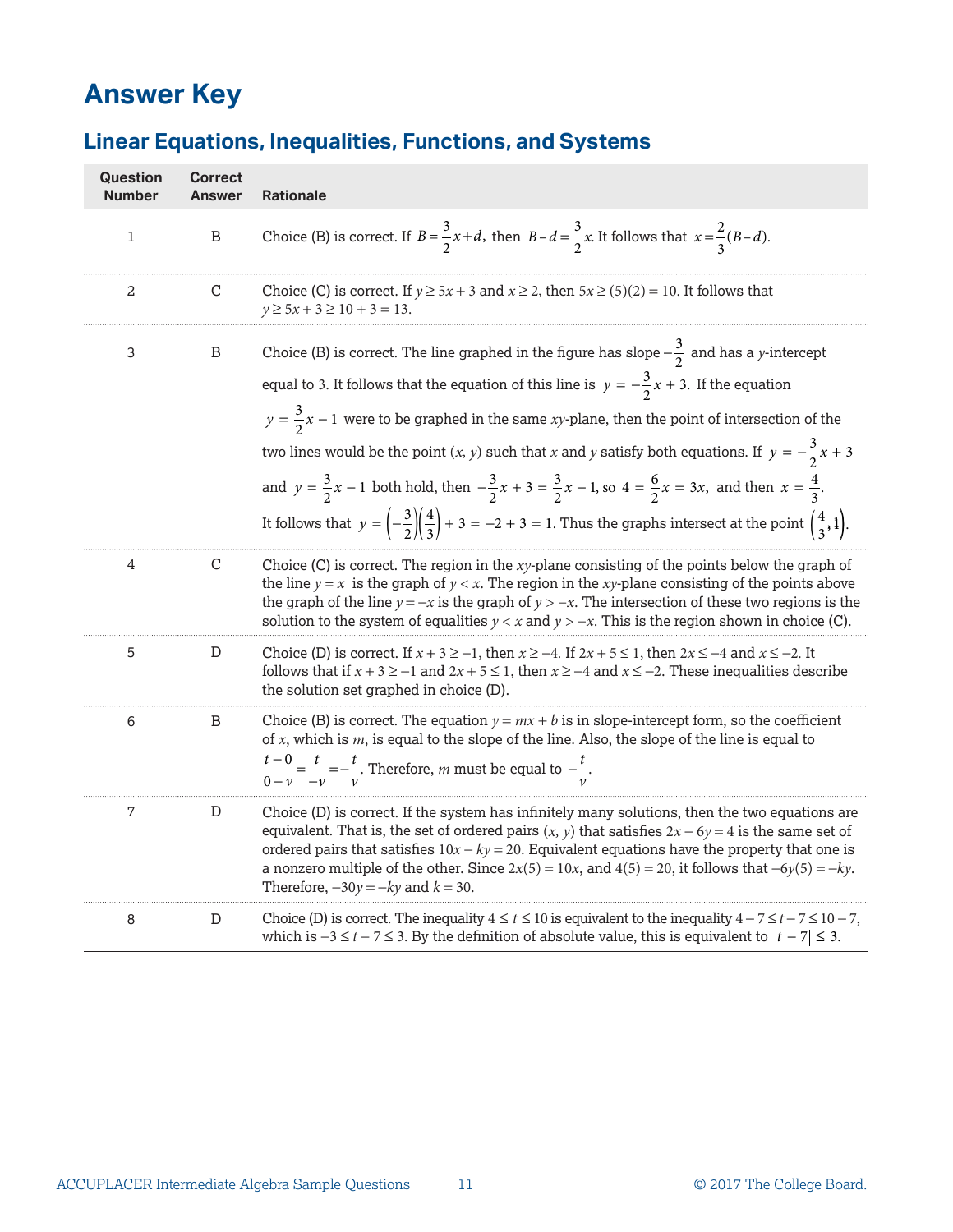| <b>Question</b><br><b>Number</b> | <b>Correct</b><br><b>Answer</b> | <b>Rationale</b>                                                                                                                                                                                                                                                                                                                                                                                                                                                                                                                                                                                                                                                                                                               |
|----------------------------------|---------------------------------|--------------------------------------------------------------------------------------------------------------------------------------------------------------------------------------------------------------------------------------------------------------------------------------------------------------------------------------------------------------------------------------------------------------------------------------------------------------------------------------------------------------------------------------------------------------------------------------------------------------------------------------------------------------------------------------------------------------------------------|
| 1                                | $\mathbf C$                     | Choice (C) is correct. The equation $12 - 3x^2 = 2y$ can be rewritten as $3(4 - x^2) = 2y$ . Multiplying                                                                                                                                                                                                                                                                                                                                                                                                                                                                                                                                                                                                                       |
|                                  |                                 | both sides of the new equation by -1 and dividing by 3 gives $x^2 - 4 = -\frac{2}{3}y$ .                                                                                                                                                                                                                                                                                                                                                                                                                                                                                                                                                                                                                                       |
| 2                                | Α                               | Choice (A) is correct. Subtracting $x^4$ from both sides of the equation $x^4 + x^2 + x + 5 = x^4 + 25$<br>gives $x^2 + x + 5 = 25$ , which is equivalent to $x^2 + x - 20 = 0$ . Since $x^2 + x - 20 = (x + 5)(x - 4)$ ,<br>it follows that the solutions of the equation $x^2 + x - 20 = 0$ are -5 and 4. Therefore, of the<br>choices given, $x$ can only be $-5$ .                                                                                                                                                                                                                                                                                                                                                         |
| 3                                | B                               | Choice (B) is correct. The inequality $x^2 - 2 < \frac{7}{2}x$ can be rewritten as $x^2 - \frac{7}{2}x - 2 < 0$ , which<br>is equivalent to $\left(x+\frac{1}{2}\right)(x-4) < 0$ . The solutions to the related equation $\left(x+\frac{1}{2}\right)(x-4) = 0$<br>are $x = -\frac{1}{2}$ and $x = 4$ . For $-\frac{1}{2} < x < 4$ , the inequality $\left(x + \frac{1}{2}\right)(x - 4) < 0$ holds because<br>$x+\frac{1}{2}>0$ and $x-4<0$ . For all other real values of x, the product $\left(x+\frac{1}{2}\right)(x-4)$ will be<br>either positive, since both factors have the same sign, or zero. Therefore, $x$ must be between<br>$-\frac{1}{2}$ and 4. In other words, it must be true that $-\frac{1}{2} < x < 4$ . |
| 4                                | C                               | Choice (C) is correct. Since the equation of the x-axis is $y = 0$ , the point $(x, y)$ is of the form<br>$(x, 0)$ . The x-coordinate of the point can then be found by solving the equation $x^4 - 8x^2 - 9 = 0$ ,<br>which can be rewritten as $(x^2 + 1)(x^2 - 9) = 0$ . It follows that $x^2 = -1$ or $x^2 = 9$ . The first of these<br>equations has the two complex solutions $i$ and $-i$ , and the second has the two real solutions<br>3 and $-3$ . Therefore, of the choices given, only $(3, 0)$ could be the point that satisfies the two<br>conditions of the problem.                                                                                                                                            |
| 5                                | Α                               | Choice (A) is correct. The real roots of a function are the x-coordinates of the points where<br>the graph of the function intersects the x-axis. Since the graph of $f$ does not intersect the<br><i>x</i> -axis and the graph of <i>g</i> is obtained by reflecting the graph of <i>f</i> across the <i>y</i> -axis, the graph<br>of parabola $y = g(x)$ does not intersect the <i>x</i> -axis. Therefore, $g(x)$ has zero real roots.                                                                                                                                                                                                                                                                                       |
| 6                                | C                               | Choice (C) is correct. The graph of the function $y = dx$ is a nonvertical line that passes through<br>the origin of the $xy$ -plane. Any such line intersects the graph of the given parabola in two<br>distinct points with different x-coordinates. Therefore, the equation $ax^2 + bx + c = dx$ has two<br>real solutions.                                                                                                                                                                                                                                                                                                                                                                                                 |
| 7                                | C                               | Choice (C) is correct. The graph of the parabola $y = a(x - h)^2 + k$ intersects the x-axis at two<br>distinct points if and only if the equation $a(x - h)^2 + k = 0$ has two distinct real solutions.<br>The equation $a(x-h)^2 + k = 0$ can be rewritten as $(x-h)^2 = \frac{-k}{a}$ . The latter equation has two<br>distinct real solutions if and only if $\frac{-k}{a} > 0$ , which is equivalent to $\frac{k}{a} < 0$ . If the quotient $\frac{k}{a}$ is<br>negative, then the product of $a$ and $k$ will also be a negative number. It follows, then, that the<br>equation $a(x - h)^2 + k = 0$ has two distinct real solutions if and only if the product of a and<br>$k$ is a negative number.                     |
| 8                                | B                               | Choice (B) is correct. Multiplying out the product $(ix)(1-ix)$ gives $ix-x^2$ . Since the<br>imaginary number <i>i</i> is the coefficient of <i>x</i> , not all the coefficients of the quadratic $ix + x^2$ are<br>real numbers. All the other products, when multiplied out and simplified, result in quadratics<br>with real coefficients: $(2x-\sqrt{3})(x+\sqrt{3})=2x^2+\sqrt{3}x-3(x-8i)(x+8i)=x^2+64$ ; and<br>$(x+2-3i)(x+2+3i) = x^2 + 4x + 13.$                                                                                                                                                                                                                                                                    |

## **Quadratic and Other Polynomial Expressions, Equations, and Functions**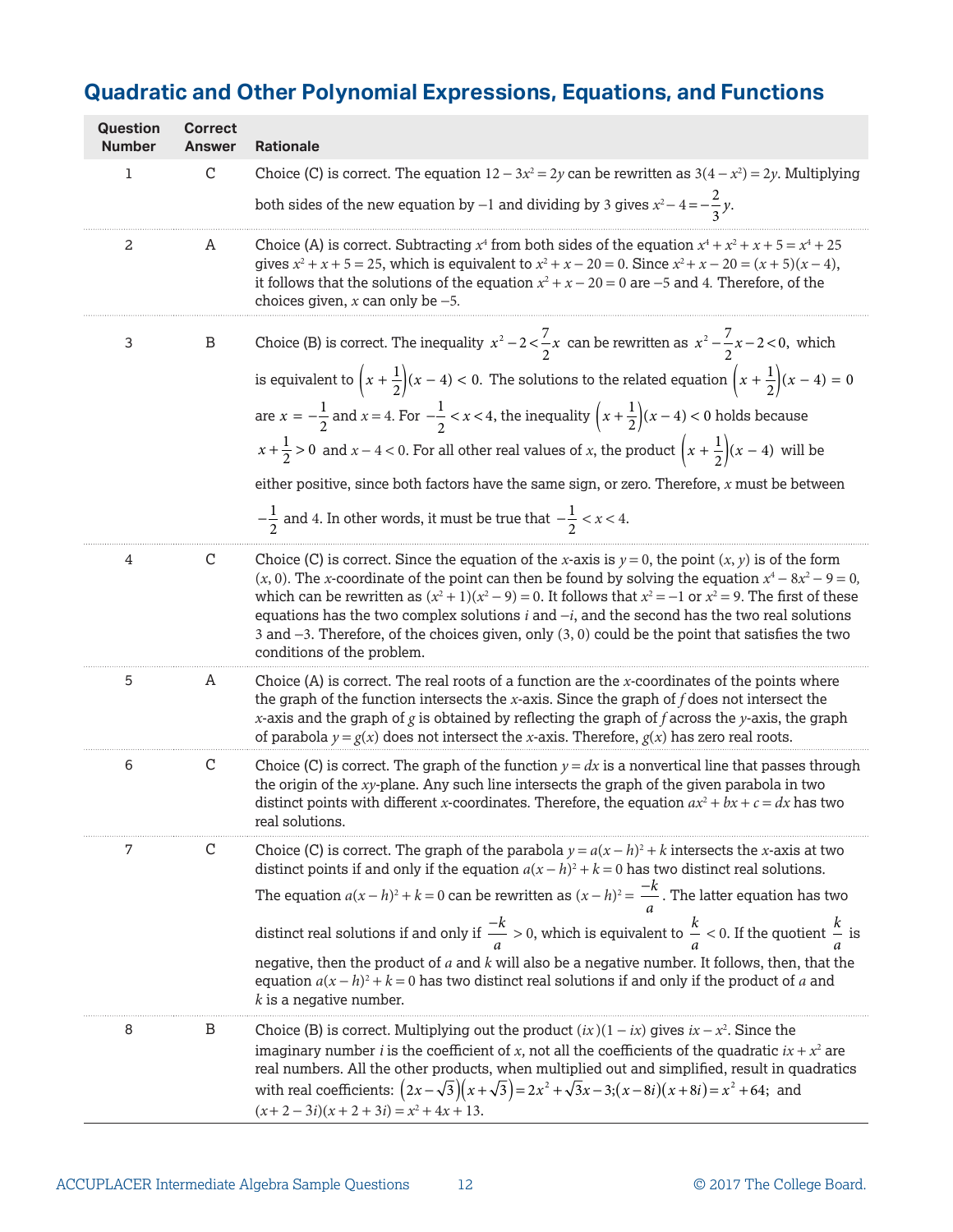| <b>Question</b><br><b>Number</b> | <b>Correct</b><br><b>Answer</b> | <b>Rationale</b>                                                                                                                                                                                                                                                                                                                                                                                                                                                                                                                                   |
|----------------------------------|---------------------------------|----------------------------------------------------------------------------------------------------------------------------------------------------------------------------------------------------------------------------------------------------------------------------------------------------------------------------------------------------------------------------------------------------------------------------------------------------------------------------------------------------------------------------------------------------|
| $\mathbf{1}$                     | $\mathbf C$                     | Choice (C) is correct. Using the laws of exponents, $27^{\frac{1}{3}}$ can be rewritten as $\left(27^{\frac{1}{3}}\right)^{7}$ . Since<br>the expression $27^{\frac{3}{3}}$ is the cube root of 27, which is equal to 3, it follows that $27^{\frac{3}{3}} = 3^4 = 81$ .                                                                                                                                                                                                                                                                           |
| $\overline{c}$                   | Α                               | Choice (A) is correct. The expression $\frac{\sqrt{2x^3}}{\sqrt{8x}}$ can be rewritten as $\sqrt{\frac{2x^3}{8x}}$ , which is equal to<br>$\sqrt{\frac{x^2}{4}}$ . Since <i>x</i> is a positive number, $\sqrt{\frac{x^2}{4}}$ is equal to $\frac{x}{2}$ .                                                                                                                                                                                                                                                                                         |
| 3                                | A                               | Choice (A) is correct. The expression $\sqrt{12}$ is equal to $\sqrt{4 \times 3}$ , which is equal to $\sqrt{4} \times \sqrt{3}$ , or<br>$2\sqrt{3}$ . Therefore, $\sqrt{12} - 2\sqrt{3} = 2\sqrt{3} - 2\sqrt{3} = 0$ .                                                                                                                                                                                                                                                                                                                            |
| $\overline{4}$                   | B                               | Choice (B) is correct. Since $(x + 1)^2 = x^2 + 2x + 1$ , the expression $\sqrt{x^2 + 2x + 1} - 1$ can be<br>rewritten as $\sqrt{(x+1)^2}$ – 1. Since x is a nonnegative number, $x + 1$ is also nonnegative, and<br>so $\sqrt{(x+1)^2} - 1 = (x+1) - 1 = x$ .                                                                                                                                                                                                                                                                                     |
| 5                                | C                               | Choice (C) is correct. From the definition $f(x) = \sqrt{x-5}$ , if $f(x) = 10$ , then $10 = \sqrt{x-5}$ .<br>Squaring both sides of $10 = \sqrt{x-5}$ gives $100 = x-5$ , or $x = 105$ . Substituting $x = 105$ in the<br>definition for $f(x)$ gives $f(105) = \sqrt{105 - 5} = \sqrt{100} = 10$ .                                                                                                                                                                                                                                               |
| 6                                | $\mathbf C$                     | Choice (C) is correct. If $\sqrt{a} + \sqrt{3} = \sqrt{48}$ , then $\sqrt{a} = \sqrt{48} - \sqrt{3}$ . Since<br>$\sqrt{48} = \sqrt{16 \times 3} = \sqrt{16} \times \sqrt{3}$ , it follows that $\sqrt{a} = 4\sqrt{3} - \sqrt{3} = 3\sqrt{3} = \sqrt{9} \times \sqrt{3} = \sqrt{27}$ .<br>Therefore, $a = 27$ .                                                                                                                                                                                                                                     |
| 7                                | B                               | Choice (B) is correct. The equation $x = \sqrt{(x-1)^2 + 60} - 1$ can be rewritten as<br>$x+1=\sqrt{(x-1)^2+60}$ . Squaring the quantities on both sides gives $(x + 1)^2 = (x - 1)^2 + 60$ .<br>Expanding both sides of $(x + 1)^2 = (x - 1)^2 + 60$ gives $x^2 + 2x + 1 = x^2 - 2x + 61$ , which<br>simplifies to $4x = 60$ , or $x = 15$ . Substituting $x = 15$ into the equation $x = \sqrt{(x-1)^2 + 60} - 1$<br>for x gives $15 = \sqrt{(15-1)^2 + 60} - 1$ , or $15 = \sqrt{256} - 1$ , which is true.                                     |
| 8                                | B                               | Choice (B) is correct. Each of the four graphs in the answer choices could be the graph of<br>a radical function. Since $y = \sqrt{x}$ is defined only for positive values of x and always yields<br>a positive value for y, the function $y = -\sqrt{-x}$ is defined only for negative values of x and<br>always yields a negative value for y. Hence the graph of $y = -\sqrt{-x}$ must lie within Quadrant<br>IV of the <i>xy</i> -plane. Therefore, only the graph in choice (B) could be the graph of $y = -\sqrt{-x}$<br>in the $xy$ -plane. |

## **Expressions, Equations, and Functions Involving Powers, Roots, and Radicals**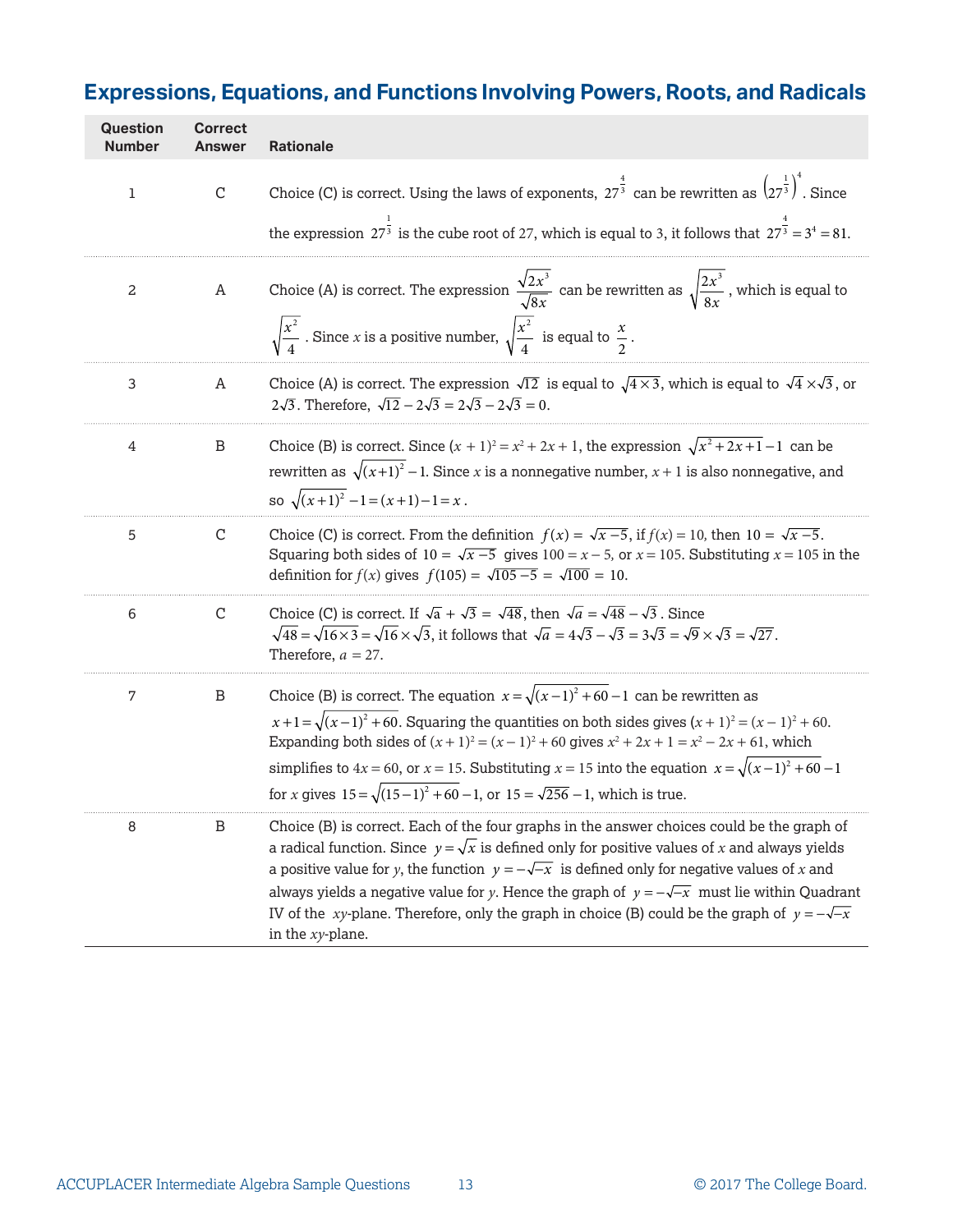| <b>Question</b><br><b>Number</b> | <b>Correct</b><br><b>Answer</b> | <b>Rationale</b>                                                                                                                                                                                                                                      |
|----------------------------------|---------------------------------|-------------------------------------------------------------------------------------------------------------------------------------------------------------------------------------------------------------------------------------------------------|
| 1                                | $\rm C$                         | Choice (C) is correct. The difference of the rational expressions $\frac{7x}{x-3} - \frac{21}{x-3}$ can be                                                                                                                                            |
|                                  |                                 | rewritten as $\frac{7x-21}{x-3}$ . Factoring out 7 in $\frac{7x-21}{x-3}$ gives $\frac{7(x-3)}{x-3} = 7$ .                                                                                                                                            |
| 2                                | B                               | Choice (B) is correct. Dividing by a rational expression is equivalent to multiplying by its                                                                                                                                                          |
|                                  |                                 | reciprocal. Hence, $\left(\frac{1}{a} - \frac{a}{b^2}\right) \div \left(\frac{b^2 - a^2}{ab}\right) = \left(\frac{1}{a} - \frac{a}{b^2}\right) \left(\frac{ab}{b^2 - a^2}\right)$ . Since $\frac{1}{a} - \frac{a}{b^2} = \frac{b^2 - a^2}{ab^2}$ , it |
|                                  |                                 | follows that $\left(\frac{1}{a} - \frac{a}{b^2}\right)\left(\frac{ab}{b^2 - a^2}\right)$ can be rewritten as $\left(\frac{b^2 - a^2}{ab^2}\right)\left(\frac{ab}{b^2 - a^2}\right)$ , which simplifies to $\frac{1}{b}$ .                             |
| 3                                | D                               | Choice (D) is correct. The difference of the rational expressions $\frac{s}{3t-1} - \frac{s}{3t+1}$ is equivalent                                                                                                                                     |
|                                  |                                 | to $\frac{s(3t+1)-s(3t-1)}{(3t-1)(3t+1)}$ . Multiplying out the numerator and the denominator of the latter                                                                                                                                           |
|                                  |                                 | fraction gives $\frac{3st+s-3st+s}{\alpha t^2-1}$ , which is equivalent to $\frac{2s}{\alpha t^2-1}$ .                                                                                                                                                |
| 4                                | D                               | Choice (D) is correct. The equation $\frac{3}{r} - \frac{2}{r-1} = \frac{1}{12}$ can be rewritten as $\frac{x-3}{r(r-1)} = \frac{1}{12}$ . Cross                                                                                                      |
|                                  |                                 | multiplying in the latter equation gives $12(x-3) = x(x-1)$ , which can be rewritten as                                                                                                                                                               |
|                                  |                                 | $x^2-13x+36=0$ . Since the original equation $\frac{3}{x}-\frac{2}{x-1}=\frac{1}{12}$ has two solutions, which are also                                                                                                                               |
|                                  |                                 | solutions of the quadratic equation $x^2 - 13x + 36 = 0$ , the product of these solutions is the<br>constant term of $x^2 - 13x + 36 = 0$ , which is 36. (In fact, the two solutions are $x = 4$ and $x = 9$ .)                                       |
| 5                                | Α                               | Choice (A) is correct. The equation $\frac{3}{x(x-3)} + \frac{7}{x} = \frac{1}{x-3}$ can be rewritten as                                                                                                                                              |
|                                  |                                 | $\frac{3}{r(x-3)} - \frac{1}{x-3} = -\frac{7}{r}$ . Factoring the expression $\frac{1}{x-3}$ from the left-hand side of this                                                                                                                          |
|                                  |                                 | equation yields $\frac{1}{x-3} \left( \frac{3}{x} - 1 \right) = -\frac{7}{x}$ . Further simplification yields $\frac{1}{x-3} \left( \frac{3-x}{x} \right) = -\frac{7}{x}$ , or                                                                        |
|                                  |                                 | $\frac{1}{x} = \frac{7}{x}$ . Since the equation $\frac{1}{x} = \frac{7}{x}$ has no solutions, it follows that the original equation                                                                                                                  |
|                                  |                                 | $\frac{3}{x(x-3)} + \frac{7}{x} = \frac{1}{x-3}$ also has no solutions.                                                                                                                                                                               |
| 6                                | D                               | Choice (D) is correct. Since $\frac{2x}{x-1} = 2 + \frac{2}{x-1}$ , it follows that $f(x) = 2 + \frac{2}{x-1} = 2 + 2\left(\frac{1}{x-1}\right)$ .                                                                                                    |
|                                  |                                 | If $1 < c < 2$ , then $\frac{1}{c-1} > 1$ and so $f(c) = 2 + \frac{2}{c-1}$ must be greater than 4. Of the choices                                                                                                                                    |
|                                  |                                 | given, the only value greater than 4 is 6. Therefore, only 6 could be equivalent to $f(c)$ .                                                                                                                                                          |
|                                  |                                 | Let $c = \frac{3}{2}$ . Hence, $f(c) = f\left(\frac{3}{2}\right) = \frac{2\left(\frac{3}{2}\right)}{\left(\frac{3}{2}\right) - 1} = 6$ .                                                                                                              |

## **Rational and Exponential Expressions, Equations, and Functions**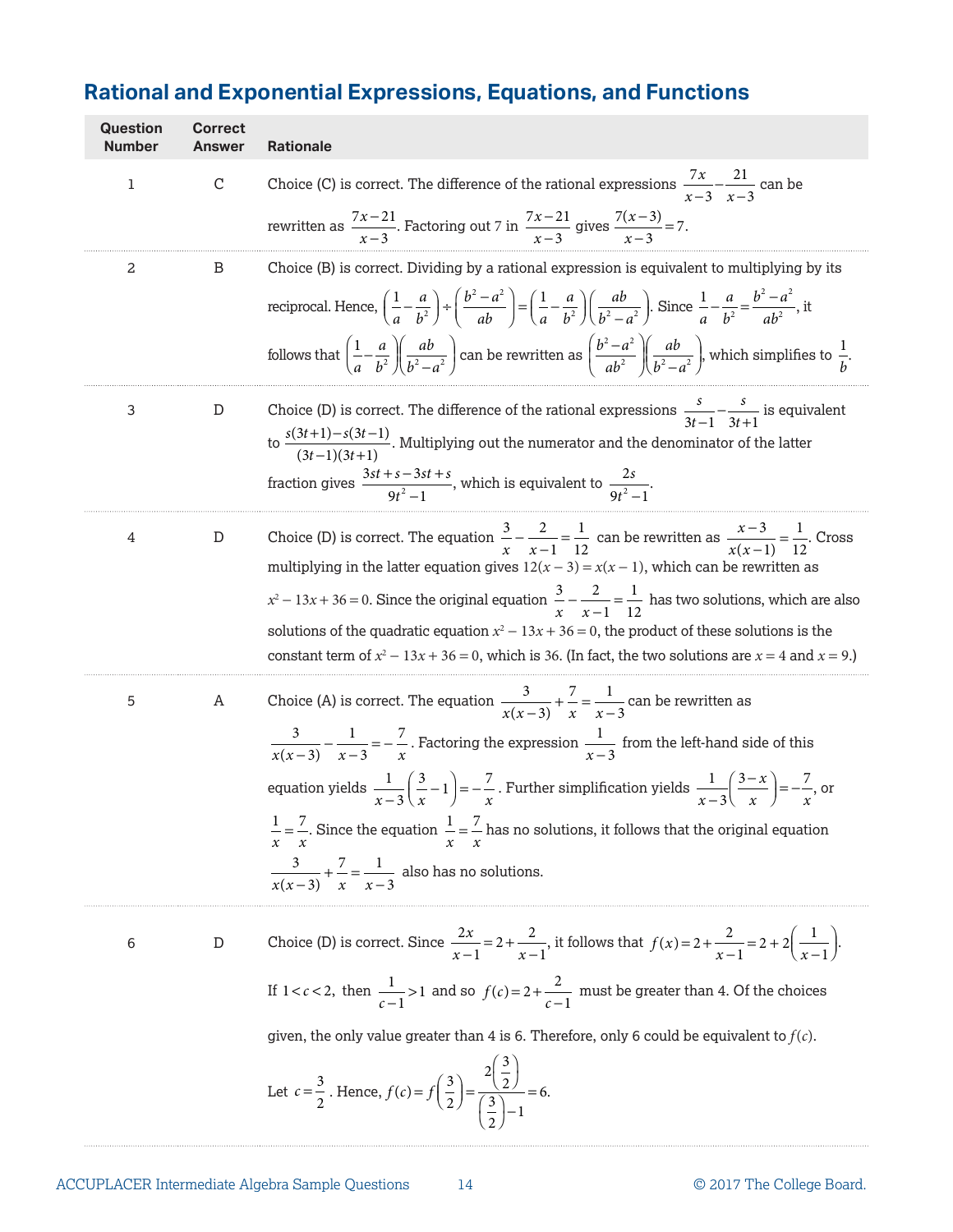## **Rational and Exponential Expressions, Equations, and Functions**

| <b>Question</b><br><b>Number</b> | <b>Correct</b><br><b>Answer</b> | <b>Rationale</b>                                                                                                            |
|----------------------------------|---------------------------------|-----------------------------------------------------------------------------------------------------------------------------|
| 7                                | B                               | Choice (B) is correct. Multiplying both sides of the equation $x + 8 = \frac{20}{x}$ by x gives                             |
|                                  |                                 | $x^{2} + 8x = 20$ , which is equivalent to $x^{2} + 8x - 20 = 0$ . The equation $x^{2} + 8x - 20 = 0$ can be                |
|                                  |                                 | rewritten as $(x + 10)(x - 2) = 0$ ; therefore, the solutions to the equation are $x = -10$ and $x = 2$ .                   |
|                                  |                                 | Since $x > 0$ , it follows that $x = 2$ . Therefore, of the choices given, only $\frac{1}{2} < x < 3$ is true.              |
| 8                                |                                 | Choice (C) is correct. Substituting $x = 1$ and $y = 0$ in the equation $y = x - \frac{1}{x}$ gives $0 = 1 - \frac{1}{1}$ , |
|                                  |                                 | which is true. Analogous substitutions for the other points given in the choices do not yield<br>any true statements.       |